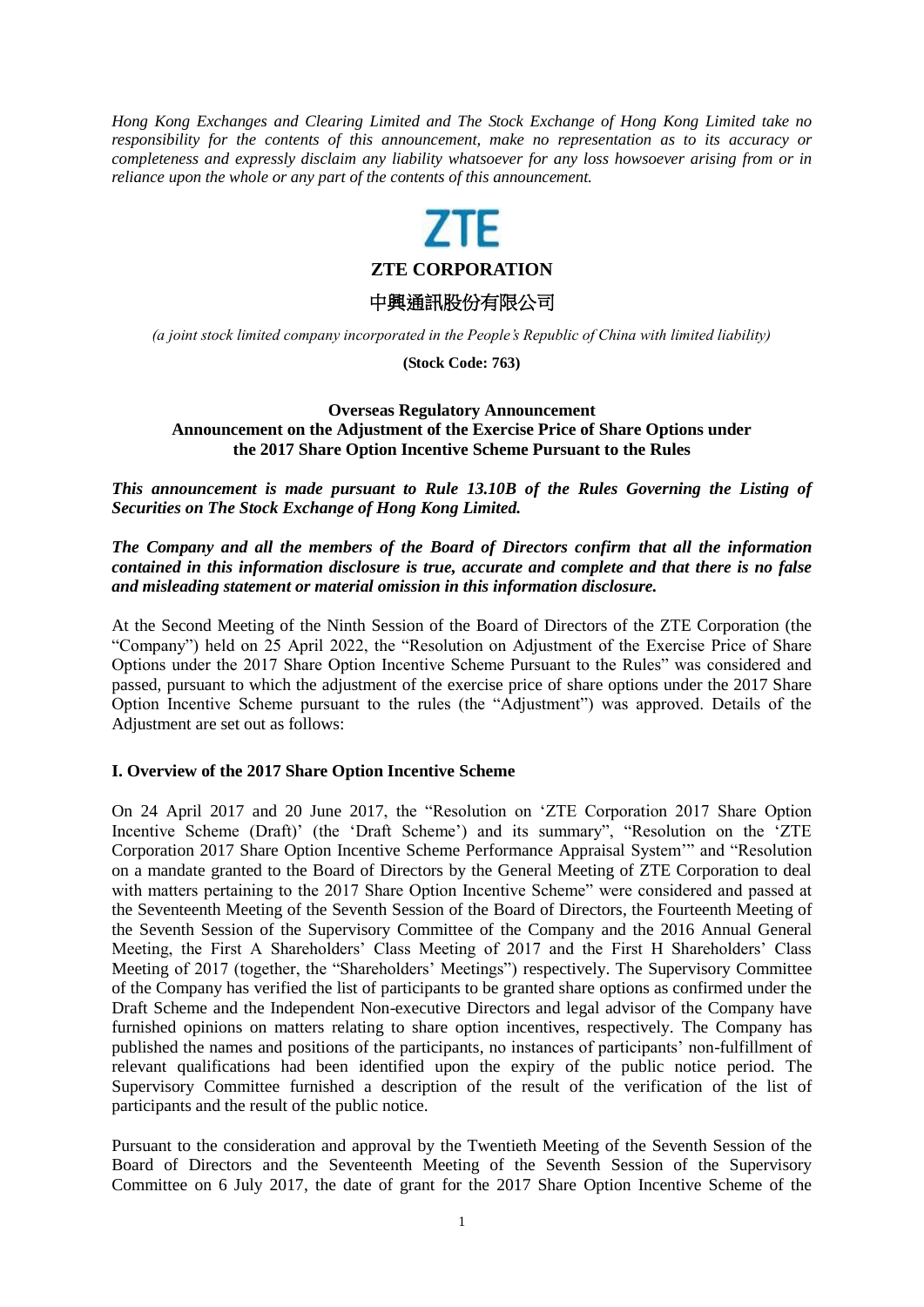Company was set for 6 July 2017 (Thursday), and share options were granted to participants according to the adjusted list of participants and the number of share options to be granted; the Independent Non-executive Directors have furnished an unequivocal affirmative independent opinion on adjustments to the list of participants and the number of share options to be granted and the grant of share options to participants as adjusted; the Seventh Session of the Supervisory Committee of the Company has furnished an unequivocal affirmative examination opinion on the adjusted list of participants and number of share options to be granted. The registration of the grant under the 2017 Share Option Incentive Scheme was completed on 20 July 2017. The initial exercise price was RMB17.06 per share.

Pursuant to the consideration and approval by the Fifth Meeting of the Eighth Session of the Board of Directors and the Fifth Meeting of the Eighth Session of the Supervisory Committee on 1 July 2019, the adjustments to participants and number of share options granted under the 2017 Share Option Incentive Scheme, confirmation of the fulfillment of exercise conditions for the first exercise period and non-fulfillment of exercise conditions for the second exercise period under the 2017 Share Option Incentive Scheme and cancellation of share options previously granted to participants who no longer fulfilled the conditions to be a participant or share options that did not meet the exercise conditions were approved; the Independent Non-executive Directors have furnished an unequivocal affirmative independent opinion on the adjustments to participants and number of share options granted, fulfillment of exercise conditions for the first exercise period and non-fulfillment of exercise conditions for the second exercise period under the 2017 Share Option Incentive Scheme and cancellation of certain share options; the Supervisory Committee has furnished an unequivocal affirmative examination opinion on the adjusted list of participants and number of share options, fulfillment of exercise conditions for the first exercise period and non-fulfillment of exercise conditions for the second exercise period under the 2017 Share Option Incentive Scheme and cancellation of certain share options.

Pursuant to the consideration and approval by the Twenty-second Meeting of the Eighth Session of the Board of Directors and the Sixteenth Meeting of the Eighth Session of the Supervisory Committee on 28 August 2020, the cancellation of unexercised share options as at the end of the exercisable period of the first exercise period was approved, and it was approved that the exercise price of share options under the 2017 Share Option Incentive Scheme shall be adjusted to RMB16.86 per share; the Independent Non-executive Directors have furnished an unequivocal affirmative independent opinion on the cancellation of certain share options and the adjustment of the exercise price of share options under the 2017 Share Option Incentive Scheme pursuant to the rules; the Supervisory Committee has furnished an unequivocal affirmative examination opinion on the cancellation of certain share options and the adjustment of the exercise price of share options under the 2017 Share Option Incentive Scheme pursuant to the rules.

Pursuant to the consideration and approval by the Thirty-sixth Meeting of the Eighth Session of the Board of Directors and the Twenty-seventh Meeting of the Eighth Session of the Supervisory Committee on 29 June 2021, the adjustments to participants and number of share options under the 2017 Share Option Incentive Scheme, confirmation of the fulfillment of exercise conditions for the third exercise period and cancellation of share options previously granted to participants who no longer fulfilled the conditions to be a participant or share options that did not meet the exercise conditions were approved; the Independent Non-executive Directors have furnished an unequivocal affirmative independent opinion on the adjustments to participants and number of share options granted, fulfillment of exercise conditions for the third exercise period under the 2017 Share Option Incentive Scheme and cancellation of certain share options; the Supervisory Committee has furnished an unequivocal affirmative examination opinion on the adjusted list of participants and number of share options, fulfillment of exercise conditions for the third exercise period and cancellation of certain share options.

Pursuant to the consideration and approval by the Thirty-eighth Meeting of the Eighth Session of the Board of Directors and the Twenty-ninth Meeting of the Eighth Session of the Supervisory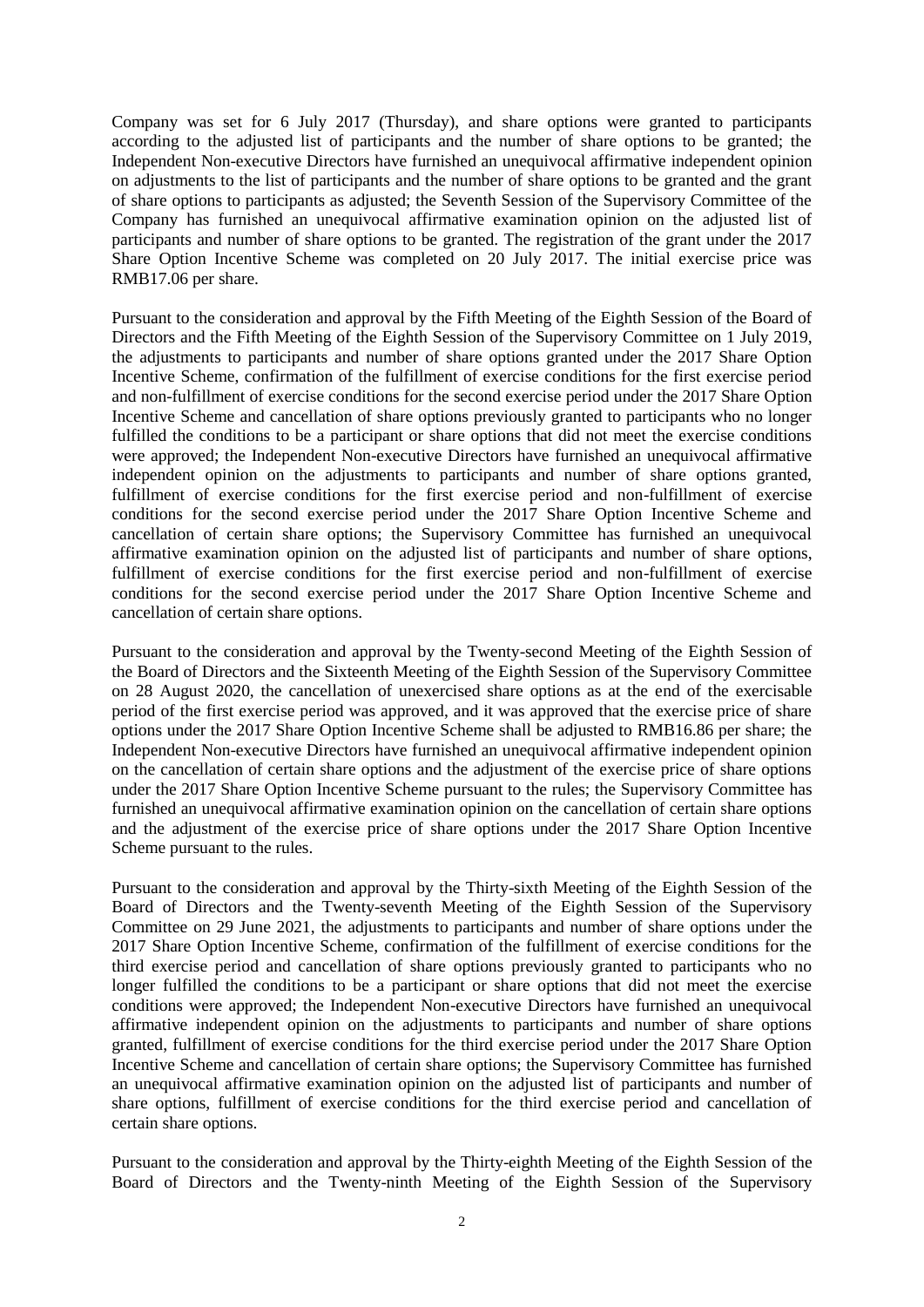Committee on 24 August 2021, the exercise price of share options under the 2017 Share Option Incentive Scheme shall be adjusted to RMB16.66 per share was approved; the Independent Non-executive Directors have furnished an unequivocal affirmative independent opinion on the adjustment of the exercise price of share options under the 2017 Share Option Incentive Scheme pursuant to the rules; the Supervisory Committee has furnished an unequivocal affirmative examination opinion on the adjustment of the exercise price of share options under the 2017 Share Option Incentive Scheme pursuant to the rules.

Pursuant to the consideration and approval by the Second Meeting of the Ninth Session of the Board of Directors and the Second Meeting of the Ninth Session of the Supervisory Committee on 25 April 2022, the exercise price of share options under the 2017 Share Option Incentive Scheme shall be adjusted to RMB16.36 per share was approved; the Independent Non-executive Directors have furnished an unequivocal affirmative independent opinion on the adjustment of the exercise price of share options under the 2017 Share Option Incentive Scheme pursuant to the rules; the Supervisory Committee has furnished an unequivocal affirmative examination opinion on the adjustment of the exercise price of share options under the 2017 Share Option Incentive Scheme pursuant to the rules.

### **II. Reasons for and method of the adjustment of the exercise price under the Share Option Incentive Scheme**

Pursuant to the "Proposal of Profit Distribution for 2021" considered and approved at the 2021 Annual General Meeting of the Company on 21 April 2022, distribution of RMB3 in cash (before tax) for every 10 shares to all shareholders based on the total share capital (including A shares and H shares) as at the record date for profit distribution and dividend payment was considered and approved.

Pursuant to the "Resolution on a mandate granted to the Board by the General Meeting of ZTE Corporation to deal with matters pertaining to the 2017 Share Option Incentive Scheme" considered and passed at the general meeting of the Company held on 20 June 2017 and in accordance with relevant rules and the provisions of the Draft Scheme, the Board of Directors has resolved to make a corresponding adjustment to the exercise price of the share options, the details of which are as follows:

### $P = P0-V$

Where: P0 represents the exercise price prior to adjustment; V represents the dividend per share; P represents the exercise price after adjustment.

According to the formula, the adjusted share option exercise price shall be RMB16.66-0.3=RMB16.36 per share. Following the implementation of the 2021 A share profit distribution plan, the Company will adjust the exercise price of the share options under the 2017 Share Option Incentive Scheme, the number of share options under the 2017 Share Option Incentive Scheme will remain unchanged.

### **III. Independent opinion of the Independent Non-executive Directors on the adjustment of the exercise price of share options under the 2017 Share Option Incentive Scheme pursuant to the rules**

The Independent Non-executive Directors are of the view that: the Adjustment has been duly authorised and approved and conducted according to currently required procedures. The Adjustment is in compliance with relevant provisions of "Administrative Measures on Share Incentives of Listed Company" (《上市公司股權激勵管理辦法》), the Articles of Association and the Draft Scheme. We agree to adjust the exercise price of share options under 2017 Share Option Incentive Scheme.